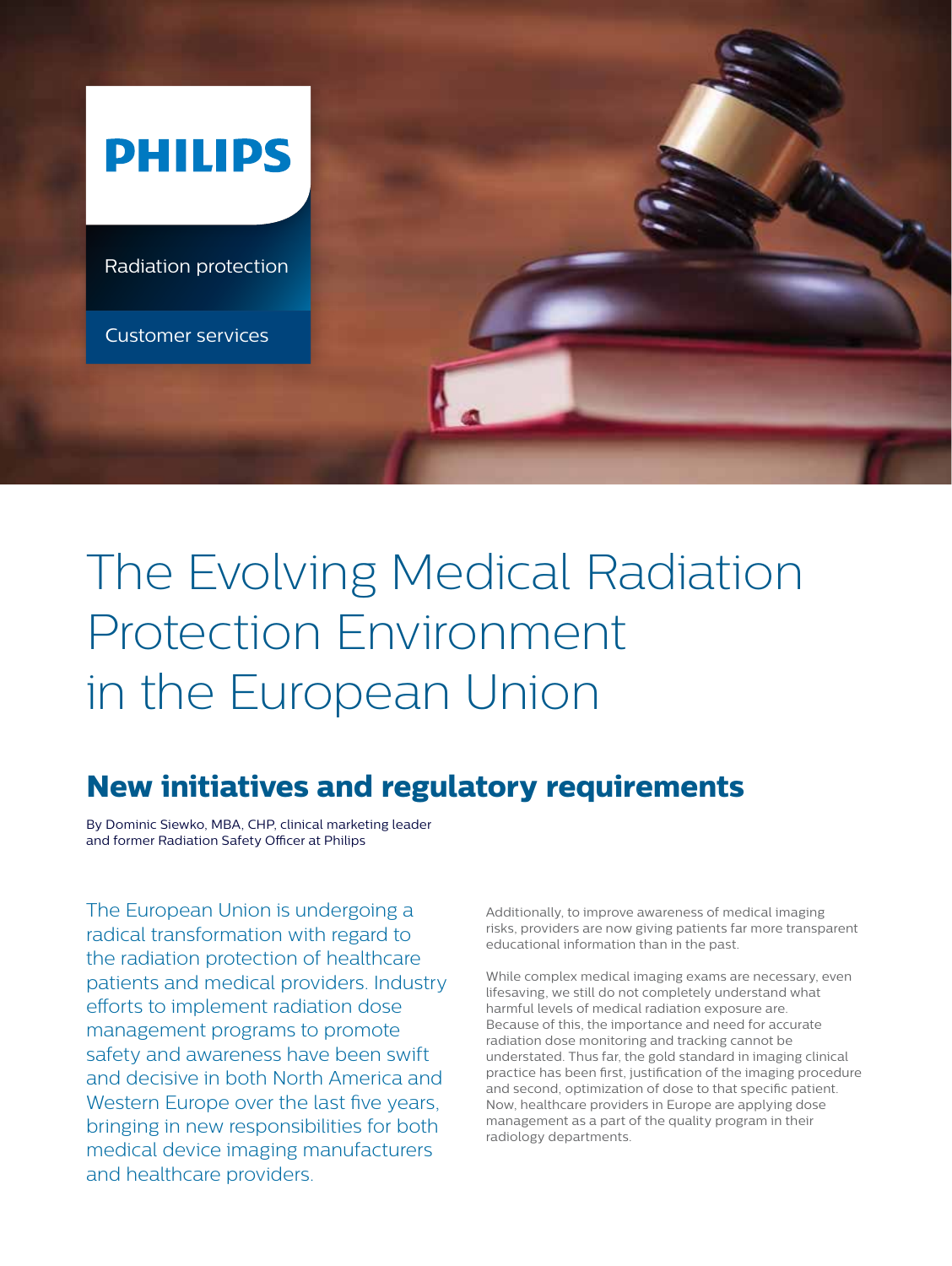#### **Several drivers**

There are several drivers behind this industry evolution. From a manufacturing standpoint, the trend has always been to innovate higher power CT scanners to yield higher image resolution—however, the trade-off with increased image quality is increased radiation dose. Dose optimization is the key to mitigating unnecessary radiation exposure. By optimizing the patient's radiation exposure, the goal is to manage patient dose while maintaining adequate image quality, taking into account economic and societal factors. Another key driver for the changes in both geographies is the amount of patient awareness of radiation exposure from medical sources. In the United States there were a few highprofile medical imaging accidents<sup>1</sup> that drove the need for enhanced control and decision making when imaging patients which led to media exposure<sup>2</sup>, which resulted in confusion to patients about what is factual data and what is theory or assumptions based on scientific evidence. However, the truth about the hazards of medical radiation exposure is that we simply do not know enough to be prescriptive with calculating percentages of cancer induction. In general, the scientific consensus<sup>3</sup> seems to indicate that we should not be using the "Linear-No-Threshold" model to prescribe risk from exposure nor should we be quantifying cancer risk from medical exposure due to DNA damage.

#### **Safety standards**

This year, Europe is embarking on the same radiation dose reduction journey as we have seen in the United States<sup>4</sup> via the 2010 FDA effort to "Reduce Unnecessary Radiation Exposure from Medical Imaging" and from a compliance perspective with The Joint Commission<sup>5</sup> Sentinel Event Alert. The EURATOM Council Directive 21013/59, recently issued by the European Commission (EC), is due to take effect February 6, 2018. It proposes changes in legislation and EU hospital compliance to establish safety standards for protection against the dangers arising from exposure to ionizing radiation and improve the regulatory environment within the EU. While the EC Council Directive attempts to codify these requirements, there are some challenges ahead for EU radiology providers to meet these goals and adopt them into law locally. Not only will this take an investment of resources as well as time including policy and procedure creation to alter the "normal" way of working, it will also require actions that are time-consuming and complex, including the development of a clinical decision support system, comprised of clinical audit tools/checklists, and implementing Diagnostic Reference Levels (DRLs). A quick review and brief interpretation of some key points of the Directive are below that may help providers stimulate thoughts on their upcoming compliance plans:

- Article 55 "Justification" is something introduced by ICRP 103 that really begins the replacement of the traditional "ALARA" concept. In truth, the ALARA guidance was meant to be for occupationally exposed nuclear workers, however it lends itself well for medical imaging in general. With justification, the goal is for providers to ensure that the benefit of that prescribed imaging study using X-ray radiation outweighs the risk. This has been extended to also include healthcare providers by limiting exposure to occupationally exposed workers near patients. Overall, justification should be conducted on a case-by-case basis and not generalized by exam type, and the patient's previous exam history should also be evaluated as part of the justification process.
- Article 56 "Optimization" is the bookend to the justification requirement above. By optimizing the patient's radiation exposure, the goal of this requirement is to keep the

patient's dose as low as possible while maintaining adequate image quality, while also taking into account economic and societal factors. For example, this means that a hospital should not buy a top-of-the-line fluoroscopy suite if procedures can be accomplished with hybrid diagnostic equipment. The "economic and societal factor" language will give providers the flexibility to maintain costs and reduce the proliferation of X-ray equipment by balancing the cost and use of equipment. Optimization also includes implementing precautions for healthcare providers, similar to the ALARA concept, including adequate shielding and dosimetry for providers that receive high amounts of occupational exposure, such as Nuclear Medicine Technologists and Interventional Radiology staff.

- Article 57 "Responsibilities" of the Standard requires that the referring physician and the radiologist be involved in the imaging exam justification process for the patient. This means that common knowledge must be shared throughout the imaging chain to ensure that the referring physician has the correct amount of knowledge and patient history to ensure they are prescribing the correct imaging exam. The radiologist should at this point review this order and "protocol" it to ensure that the correct piece of imaging equipment is used based on the patient's clinical indication.
- Article 58 "Procedures" is another new requirement that may take significant time and resources to address. Hospitals will now be required to keep written procedures for each imaging exam they perform. It is likely that hospitals already have imaging procedures for each exam; however, they may be outdated. There is the possibility that existing imaging procedures do not address, or take advantage of, newer equipment dose reduction features. This is where imaging manufacturers should work closely with healthcare providers to ensure that the proper amount of training is given when new equipment is installed and imaging Technologists are utilizing it.
- Article 58 also requires that a Medical Physicist be involved commensurate with the risk of the procedure. The interpretation is something to clarify when the Directive is implemented into law but it certainly ties into the above requirement to inform patients on the differing risks of certain imaging procedures. While Medical Physicists are undoubtedly already involved in such activities, healthcare providers should make sure they are fulfilling the spirit of the new rule for compliance purposes.
- The last important piece of Article 58 is the need to track, review and undertake corrective actions when DRLs are consistently exceeded. It goes without saying that member countries must define what "consistently exceeds" means, which is critical to the compliance of this requirement. The outputs of these DRL exceedances is key to the basis of the radiology quality program as they will most likely identify variances in local imaging procedures, gaps in training or identifying outdated imaging technology. This is also where dose monitoring software can become very useful for the tracking of imaging exam results over time compared to key variables, such as BMI.
- Article 60 "Equipment" has several key initiatives that providers should be aware of. The EU is keen on ensuring that the proliferation of X-ray equipment does not grow too rapidly to control medical exposure to the public. Radiology equipment must be kept under surveillance and an up-to-date inventory must be maintained at all times. One of the other key requirements in this Article is the necessity of equipment acceptance testing prior to clinical use, on a regular basis and after major equipment services.

Symbiotic to the Council Directive, is the EuroSafe Imaging Call for Action, launched by The European Society of Radiology (ESR) in 2014. It served to ignite action to address radiation safety in Europe. Since its beginning, the awareness initiative has placed radiation protection at the forefront of efforts to improve safety in medical imaging across Europe in the most effective and efficient way possible to support and strengthen patient care. The EuroSafe initiative has 12 main points<sup>7</sup> summarized below:

While healthcare providers certainly service equipment now, these new requirements may change the current laws in a member country, or they may become more restrictive.

- Article 62 "Special protection during pregnancy and breastfeeding" is a requirement that is most likely already addressed in a developed radiation safety program in radiology, but it provides a good opportunity for healthcare providers to revisit their procedure around ensuring that processes are in place to identify potentially pregnant women and then the justification procedure of the benefit versus the risk of the imaging to the abdomen/ pelvis region. It should be noted that Nuclear Medicine is included in this rule and that this poses special issues with breastfeeding mothers that have been administered a radiopharmaceutical.
- Article 63 "Accidental and unintended exposures" will likely be one of the more difficult requirements to implement. The requirement says that unintended exposures must be minimized for all radiologic procedures, taking all steps necessary for both diagnostic and therapeutic procedures. This requires that reporting mechanisms be implemented in the member countries and that, assumingly, this information will be shared/ aggregated to review for incidents of accidental or unintended exposures. This of course presents many challenges to the regulatory bodies that must create limits to what is considered to be "accidental" exposure and then the mechanism for reporting to the local competent authority.

#### **Smooth transition**

As providers adjust to these requirements, it will be important to consider investing in services and resources to ensure a smooth transition. Radiation Dose Tracking software tools for automated collection of data in real time are widely available but have been slow to be adopted for various reasons, most likely due to budget constraints and the intricacies of adding such a tool to the informatics workflow within the hospital. However, it can result in significant workflow and quality benefits for radiology departments, including the ability to discover trends in data across their suite of imaging equipment (allowing for protocol adjustments and the normalizing of exam exposures), while also bringing patient exposures into one place allowing hospitals to segment, analyze and track dose to individual patients. From a procedural standpoint, the data from these tools allow providers to review and analyze a referring physician's order against the appropriateness of the diagnostic imaging exam being chosen. The purpose is to strike a balance between the risk and benefit of the procedure to manage the patient's exposure to radiation. An example of this in practice could be a clinician's decision to order a diagnostic X-ray versus a CT scan due to the belief he or she could get the same clinical outcome desired, resulting in lower patient dose and saving on the cost of the exam itself.

#### **Clinical audit tools**

The suggestion of implementing clinical audit tools will be a new process for many, and there are few best practices available for reference. Since radiation dose optimization is still a relatively new concept within radiology, many healthcare providers are still trying to determine how to best manage these recommendations. This led the European Society of Radiology to create and offer its "Clinical Audit Templates<sup>6</sup>" that should satisfy the radiologic protection requirement as suggested by the European Society of Radiology.

These free templates provide a great roadmap for building a successful clinical audit program allowing the facilities to tailor the details to their individual scope and complexity including resources.

# **DRLs**

DRLs are an important concept in medical imaging and form the basis of establishing a benchmark, or measuring stick, for healthcare providers to compare their patient dose metrics to. While DRLs do not define what an acceptable or unacceptable exam result is, they are quality metrics that enable providers to understand how their exam types compare to each other, and how dose varies across machines and by similar patients within the DRL range. ICRP Publication 105 (Radiological Protection in Medicine) provides good guidance and background on DRLs and expands upon previous guidance in ICRP Publications 60 and 73. It is also important to mention that DRLs for interventional radiology procedures are difficult to establish due to their unique complexities and patient conditions. The concept of "Reference Levels" was established in NCRP 172. It provides radiation dose recommendations for fluoroscopically guided interventions based on actual patient doses in lieu of phantom studies, and creates the basis for comparing common procedures. While the most important reason to use Reference Levels is to improve patient care, it is also critical for addressing system wide conformity in the utilization of appropriate techniques and exam protocols, and allows radiology departments to identify areas that may benefit from process reform.

# **EuroSafe Imaging Call for Action**

- **• Action 1:** Develop a Clinical Decision Support system for imaging referral guidelines in Europe
- **• Action 2:** Develop and promote a clinical audit tool for imaging to increase the quality of patient care and improve justification
- **• Action 3:** Implement measures to maintain radiation doses within diagnostic reference levels (DRLs)
- **• Action 4:** Promote the use of up-to-date equipment and provide guidance on how to further reduce doses while maintaining image quality
- **• Action 5:** Establish a dialogue with industry regarding improvement of radiological equipment, the use of up-to-date equipment and the harmonization of exposure indicators